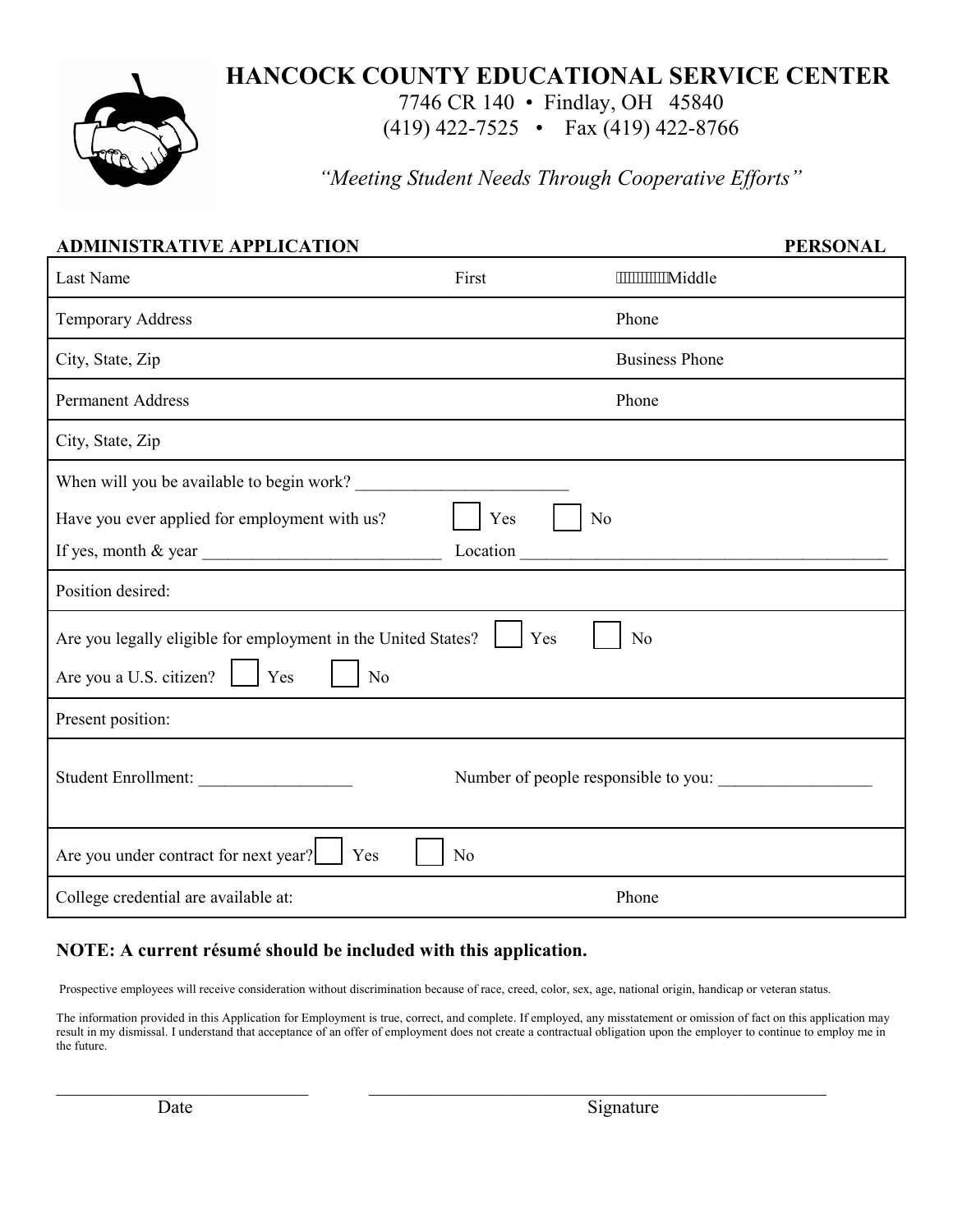#### **EDUCATION**

| <b>Schools</b> | <b>Name and Location of</b><br><b>Schools</b> | <b>Dates Attended</b> | <b>Major/Minor</b> | Sem. Hrs. | Subjects/Grade<br>Level on Cert. |
|----------------|-----------------------------------------------|-----------------------|--------------------|-----------|----------------------------------|
| College        |                                               |                       |                    |           |                                  |
| College        |                                               |                       |                    |           |                                  |
| High School    |                                               |                       |                    |           |                                  |
| Other          |                                               |                       |                    |           |                                  |

 $\mathcal{L}_\mathcal{L} = \mathcal{L}_\mathcal{L} = \mathcal{L}_\mathcal{L} = \mathcal{L}_\mathcal{L} = \mathcal{L}_\mathcal{L} = \mathcal{L}_\mathcal{L} = \mathcal{L}_\mathcal{L} = \mathcal{L}_\mathcal{L} = \mathcal{L}_\mathcal{L} = \mathcal{L}_\mathcal{L} = \mathcal{L}_\mathcal{L} = \mathcal{L}_\mathcal{L} = \mathcal{L}_\mathcal{L} = \mathcal{L}_\mathcal{L} = \mathcal{L}_\mathcal{L} = \mathcal{L}_\mathcal{L} = \mathcal{L}_\mathcal{L}$ 

Licenses held and expiration dates: \_\_\_\_\_\_\_\_\_\_\_\_\_\_\_\_\_\_\_\_\_\_\_\_\_\_\_\_\_\_\_\_\_\_\_\_\_\_\_\_\_\_\_\_\_\_\_\_\_\_\_\_\_\_\_\_

### **QUALIFICATIONS**

In your own handwriting, describe your assets that make you the best qualified candidate: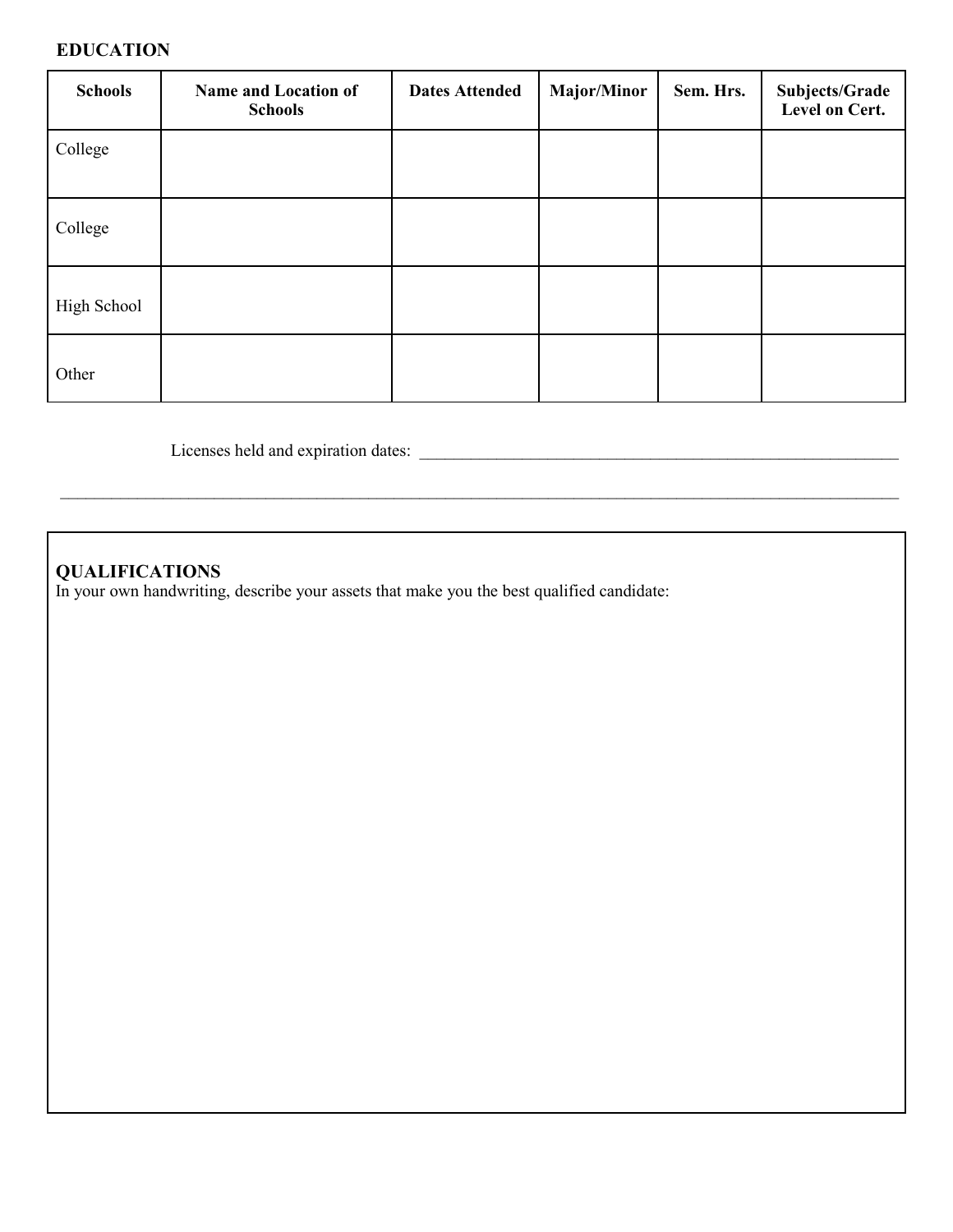## **ADMINISTRATIVE EXPERIENCES:**

| $\mathbf{I}$ . | School/Organization Name                                                                               | Phone                         |    |  |
|----------------|--------------------------------------------------------------------------------------------------------|-------------------------------|----|--|
|                | Address                                                                                                | Employed (Month/Year)         |    |  |
|                |                                                                                                        | From                          | To |  |
|                | Name of Supervisor                                                                                     |                               |    |  |
|                | Job Title/Description of Work:                                                                         | Reason for Leaving:           |    |  |
| П.             | School/Organization Name                                                                               | Phone                         |    |  |
|                | Address                                                                                                | Employed (Month/Year)<br>From | To |  |
|                | Name of Supervisor                                                                                     |                               |    |  |
|                | Job Title/Description of Work:                                                                         | Reason for Leaving:           |    |  |
| 1.             | teaching/administrative abilities.References will be checked for all HCESC hired staff.                |                               |    |  |
|                |                                                                                                        |                               |    |  |
|                | Phone:                                                                                                 |                               |    |  |
|                |                                                                                                        |                               |    |  |
|                |                                                                                                        |                               |    |  |
|                | Phone:                                                                                                 |                               |    |  |
|                | 3. Name: $\frac{1}{\sqrt{1-\frac{1}{2}}\sqrt{1-\frac{1}{2}}\sqrt{1-\frac{1}{2}}\sqrt{1-\frac{1}{2}}}}$ |                               |    |  |
|                | Address:                                                                                               |                               |    |  |
|                | Phone:                                                                                                 |                               |    |  |